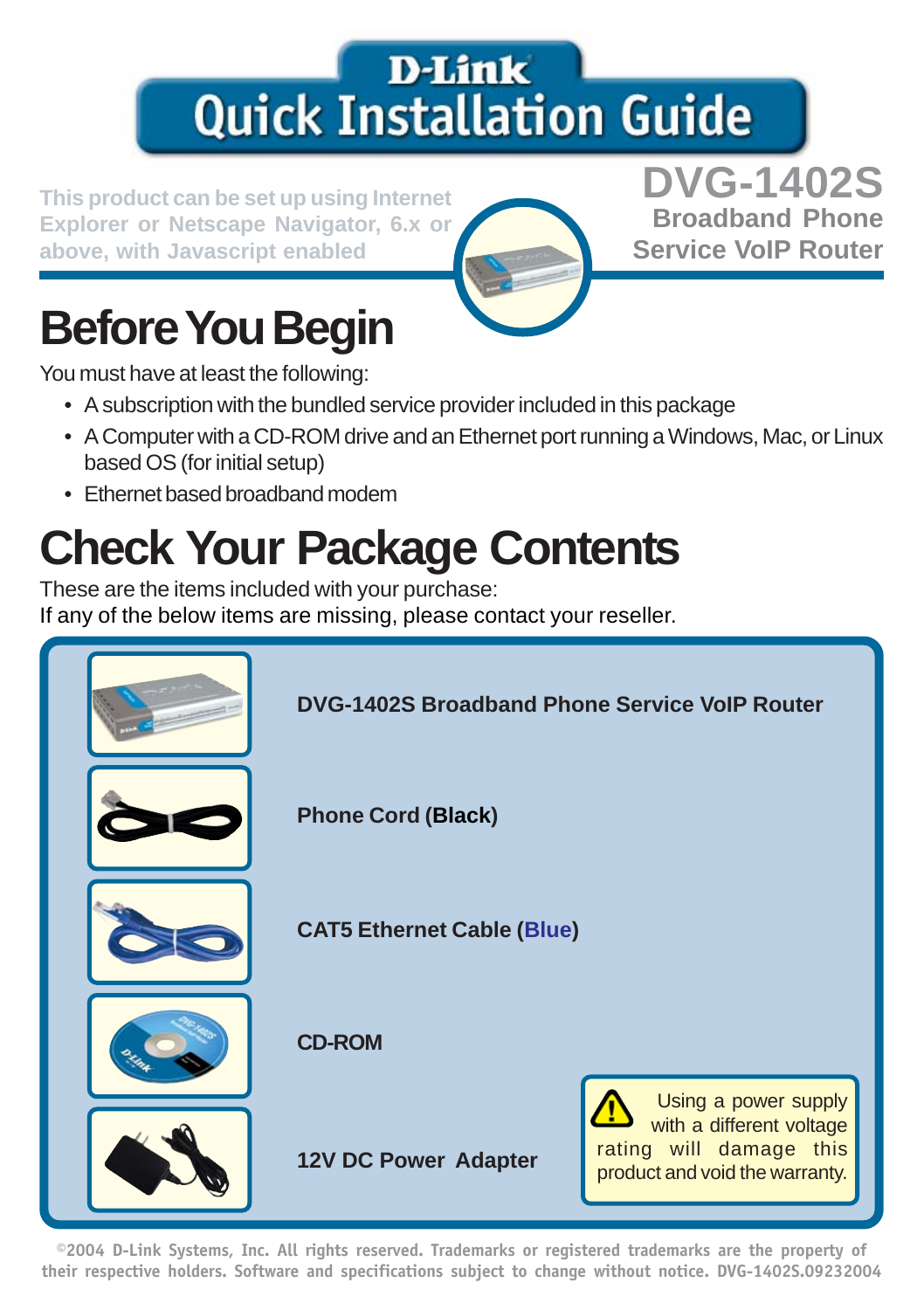

#### **Front Panel**



| <b>Power LED</b>  | Indicates the unit is powered on.                                                                                                                                                                                                                                                                                                                                                                            |  |  |
|-------------------|--------------------------------------------------------------------------------------------------------------------------------------------------------------------------------------------------------------------------------------------------------------------------------------------------------------------------------------------------------------------------------------------------------------|--|--|
| Status/Alarm      | The Status LED will flash when performing a self-test/booting up or<br>is registering with the service provider. The Status LED will flash<br>green slowly when the system is connected with the service. The<br>Alarm LED will light solid red if the self-test or bootup fails. The<br>Alarm LED will flash red slowly when the system is ready but cannot<br>receive an acknowledgement from the service. |  |  |
| Prov              | This LED flashes when the device has established a connection<br>and received authorization from your service provider.                                                                                                                                                                                                                                                                                      |  |  |
| <b>WAN LED</b>    | When a connection is established the 10 or 100 LED will light up<br>solid. The LED will blink to indictate activity. If the 10 or 100 LED<br>does not light up when a cable is connected, verify the cable<br>connections and make sure your devices are powered on.                                                                                                                                         |  |  |
| <b>LAN LEDS</b>   | When a connection is established the 10 or 100 LED will light up<br>solid on the appropriate port. The LEDs will blink to indictate<br>activity. If the 10 or 100 LED does not light up when a cable is<br>connected, verify the cable connections and make sure your<br>devices are powered on.                                                                                                             |  |  |
| <b>Phone LEDs</b> | This LED displays the VoIP status and Hook/Ringing activity on the<br>phone port that is used to connect your normal telephone(s).<br>MWI: Lights to indicate a voicemail is waiting.<br>Hook/Ring: If a phone connected to a phone port is off the hook<br>or in use, this LED will light solid. When a phone is ringing, the<br>indicator will blink.                                                      |  |  |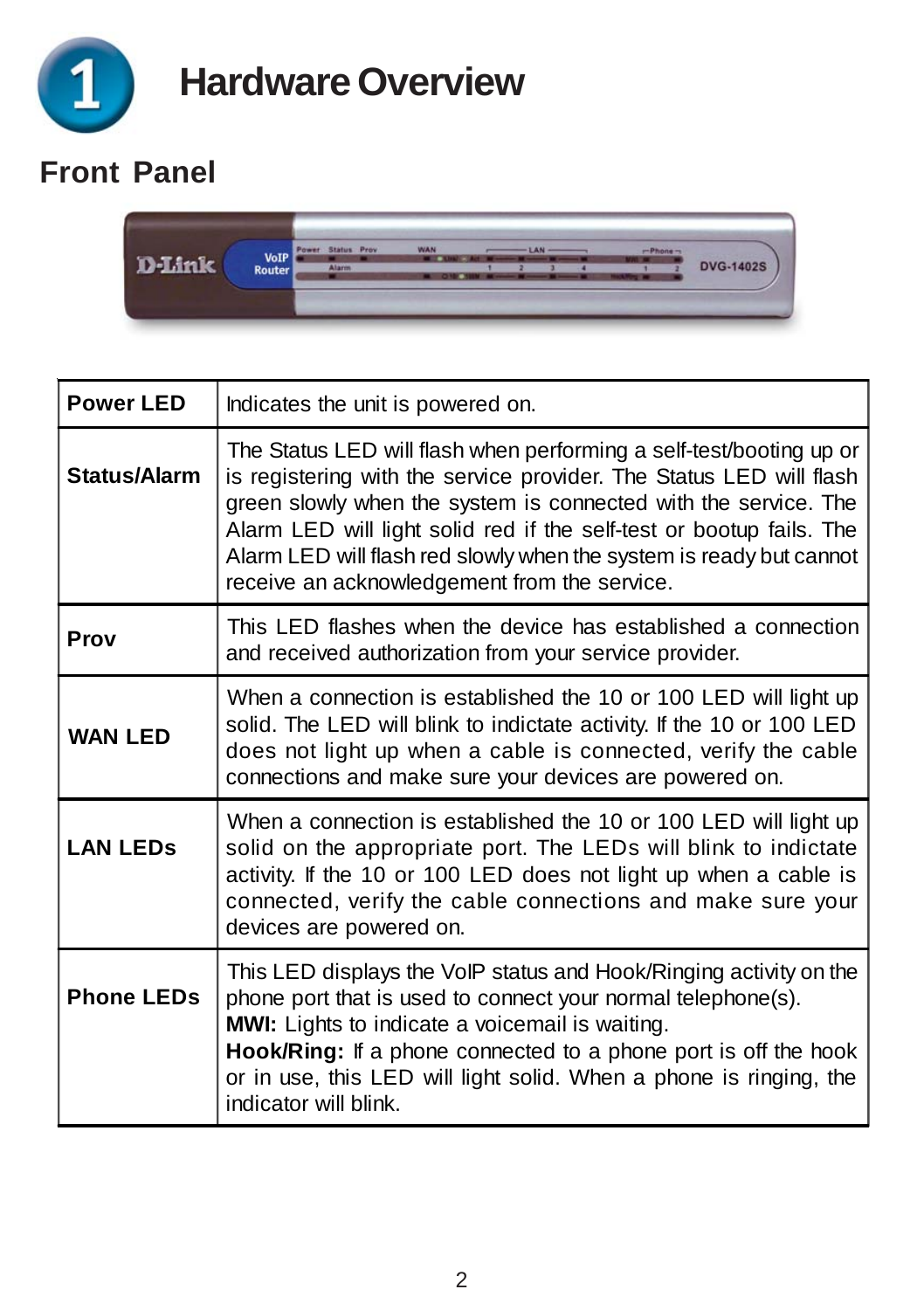

**Hardware Overview (continued)**

#### **Rear Panel**



| <b>Phone Ports</b>               | Connect to your phones using standard phone cabling.                                                    |  |  |  |
|----------------------------------|---------------------------------------------------------------------------------------------------------|--|--|--|
| <b>LAN Port</b>                  | Connect to your Ethernet enabled computers using Ethernet<br>cabling.                                   |  |  |  |
| <b>WAN Port</b>                  | Connects to your broadband modem using an Ethernet cable.                                               |  |  |  |
| Reset                            | This is used to reset the unit to the factory default settings.                                         |  |  |  |
| <b>Power</b><br><b>Connector</b> | The power adapter attaches here.                                                                        |  |  |  |
|                                  | Using a power supply with a different voltage rating will damage<br>this product and void the warranty. |  |  |  |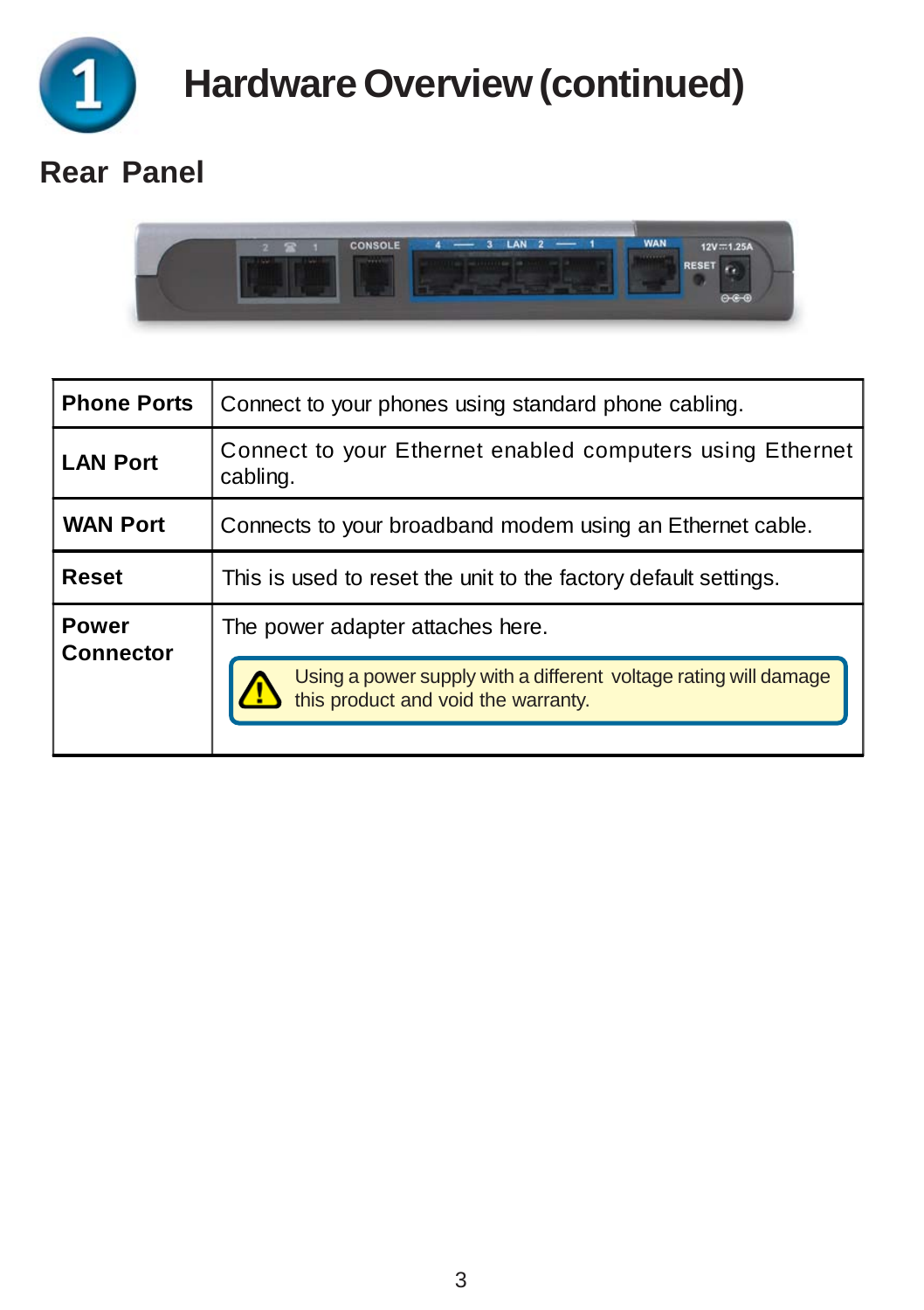

## **Connecting the DVG-1402S directly to a Modem and Computer**

If your computer connects directly to a DSL or Cable modem and does not connect to a router, follow the steps below to install your DVG-1402S. For any other configuration, please refer to the user manual located on the CD-ROM. After the steps are completed, your setup should look similar to the diagram below.



- **a**. Turn off your Computer.
- **b**. Disconnect the power to your Cable/DSL Modem (Unplug or turn off the power switch).
- **c**. Unplug the existing Ethernet cable that is connected to your Cable/DSL Modem's LAN or Ethernet port. Leave the other end of this cable attached to your PC.
- **d**. Plug the Ethernet cable connector that you just removed from the modem into one of the four LAN ports on the back of the DVG-1402S. The other end remains attached to the PC.

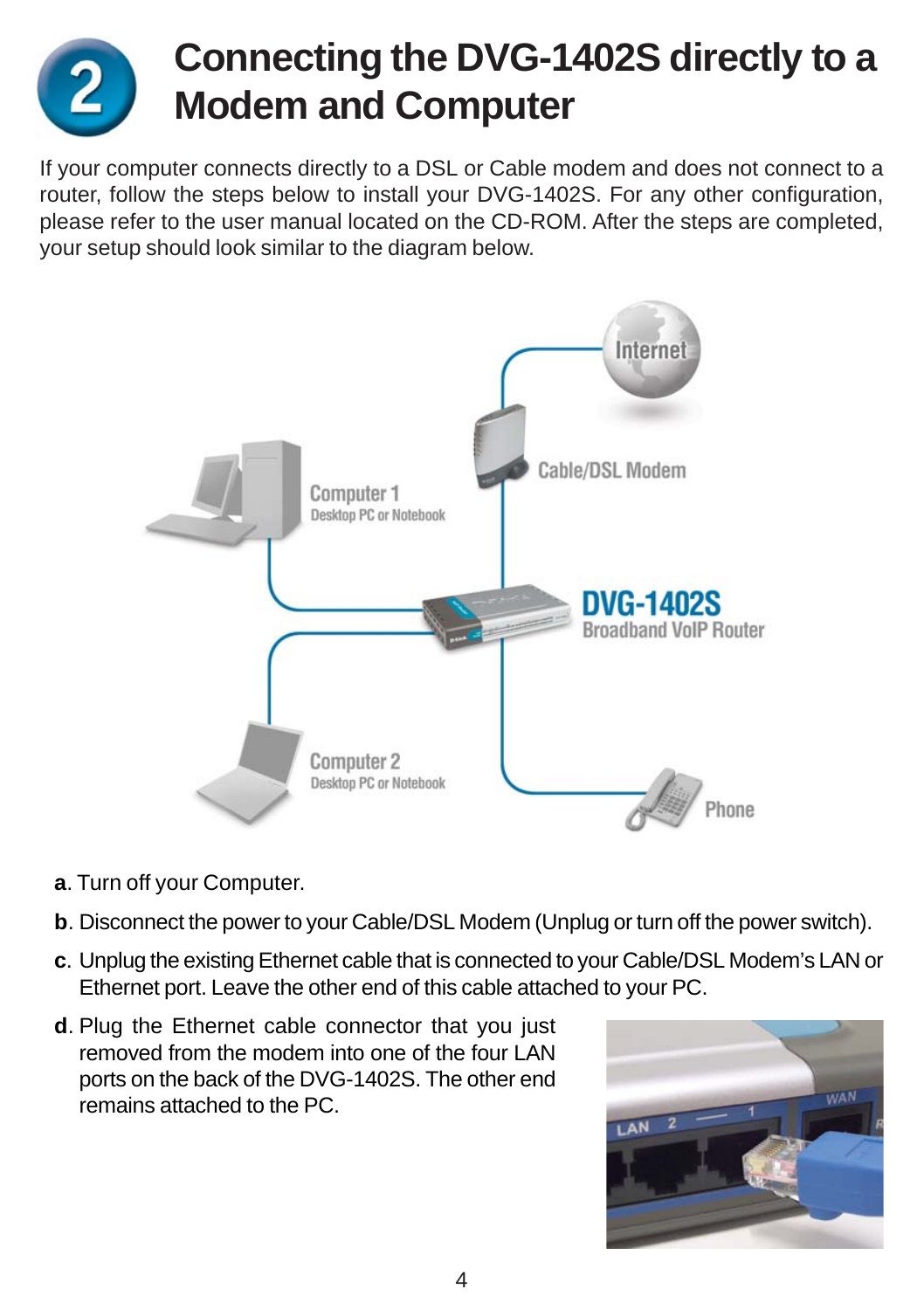

## **Connecting the DVG-1402S directly to a Modem and a Computer (continued)**

- **e**. Attach one end of the Ethernet Cable (blue) provided in this package to the LAN or Ethernet Port on the Cable/DSL Modem.
- **f**. Attach the other end of the provided Ethernet Cable to the WAN Port of the DVG-1402S.

- **g**. Attach one end of the provided phone cable (black) to a standard analog telephone.
- **h**. Attach the other end of the phone cable to the phone port labeled 1 on the rear panel of the DVG-1402S.

- **i**. Reconnect the power to the Cable/DSL Modem (Plug in or turn on the power switch).
- **j**. Connect the Power Adapter to the Power Connecter on the DVG-1402S.
- **k**. Connect the other end of the Power Adapter to an available electrical outlet (Wall Socket or Surge Protector).
- **l**. Restart your PC.



- If your ISP registers your computer's MAC address, see the section labeled *MAC Cloning for Cable Connections* in the user manual on the CD-ROM.
- **PPPoE Users**, please continue to the next page for additional configuration steps.

Hardware configuration is complete! If your VoIP service is already activated, you can make phone calls now.



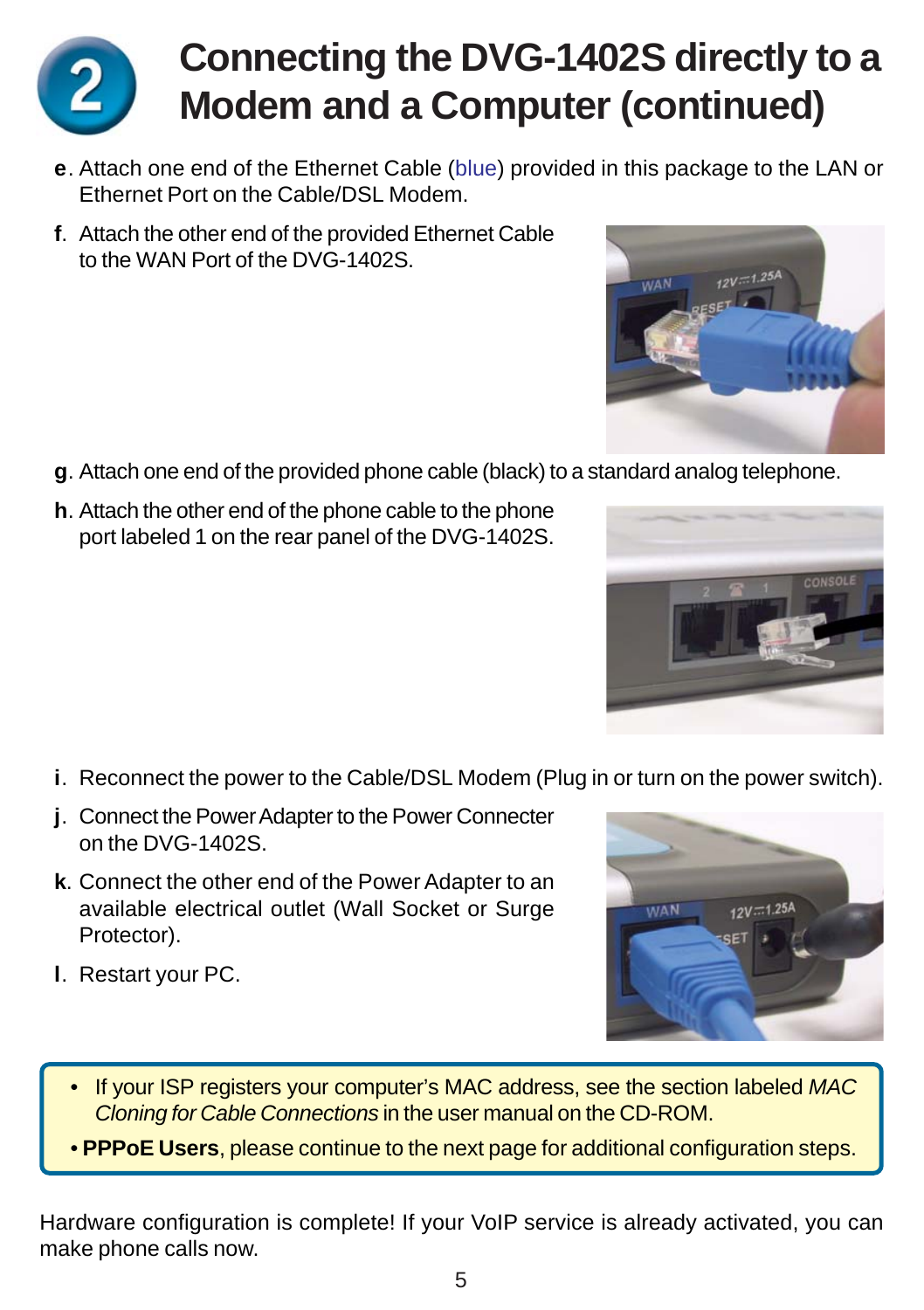

## **PPPoE Configuration**

**Some Internet Service providers use PPPoE as their method of connecting clients. If you have a PPPoE connection, you must follow the steps below to complete the configuration of your hardware. If you are unsure of your connection type or do not know your username and password, please check with your Internet Service Provider.**

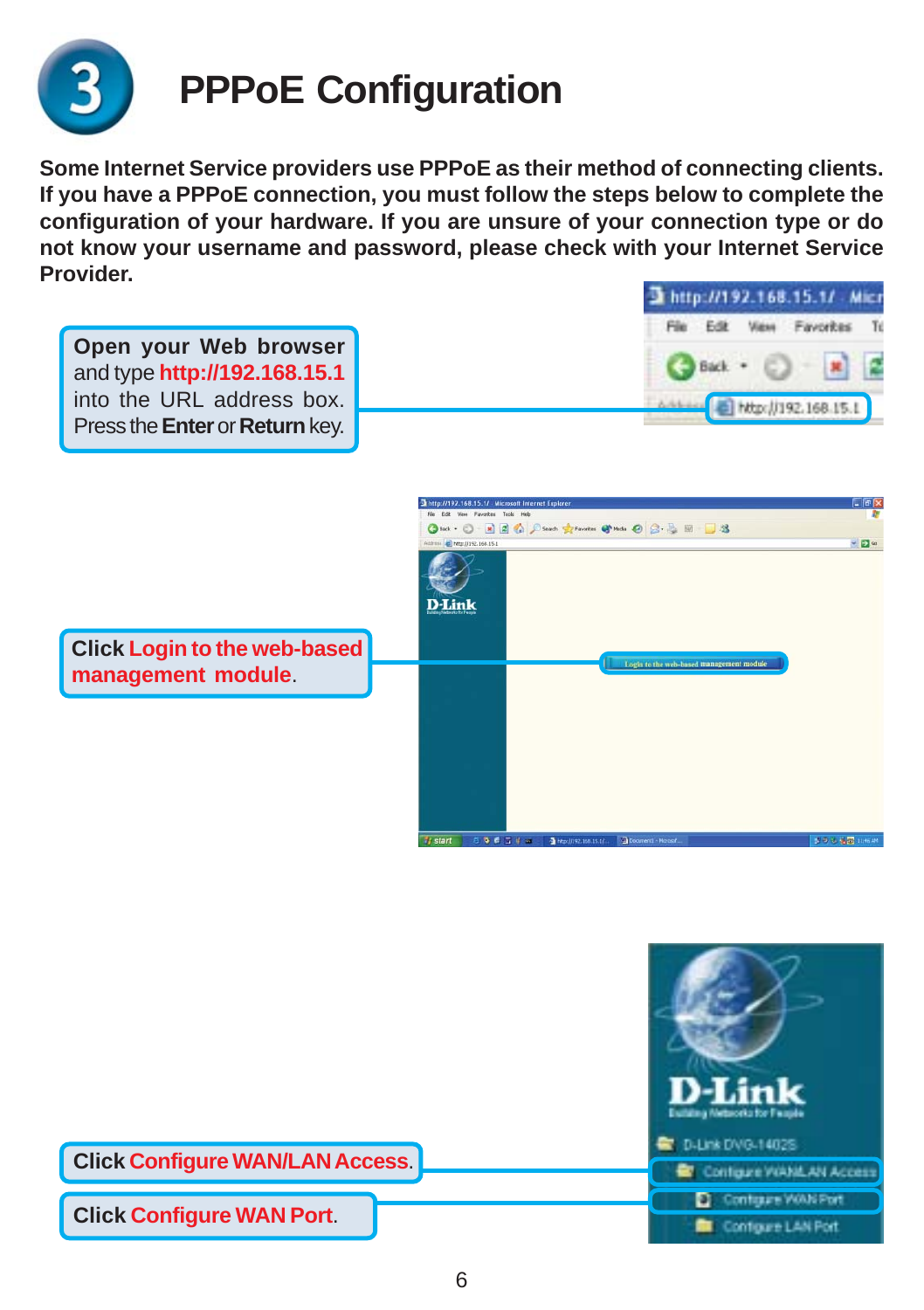

## **PPPoE Configuration (continued)**

|                                                                                           | 3 0 Link DVG 14025 Microsoft Internet Explorer<br>File Edit View Favorites Tools Help                                                                                                                                             |                                                                                                                                                                                                                           | $F = 1$            |
|-------------------------------------------------------------------------------------------|-----------------------------------------------------------------------------------------------------------------------------------------------------------------------------------------------------------------------------------|---------------------------------------------------------------------------------------------------------------------------------------------------------------------------------------------------------------------------|--------------------|
|                                                                                           | Address 8 Ntp://192.168.15.1/tex/ATTHesen.html                                                                                                                                                                                    | ◎ but · ○ ■ 目 ◎ D Seath greeness @ math ② ② ③ 图 ■ ■ 3                                                                                                                                                                     | $-56$              |
| <b>Select PPPoE from</b>                                                                  | <b>D-Link</b><br>To Dank DVO.14025                                                                                                                                                                                                | 表 Configure WAN Part<br><b>MAC Address</b><br>00:0f:3d:98:85:57<br><b>WAN Restart Settings</b><br>Get IP From<br>DHCP.                                                                                                    |                    |
| the pull-down menu.                                                                       | Contigue Volation<br>Contigue LANPort<br><b>D</b> Frewal Rules<br><b>П.</b> мастам                                                                                                                                                | Manual<br>$-10103$<br><b>IP Address</b><br>BOOTP<br>DHCP<br>$755 - 0$<br>Subnet Mark<br><b>PPPoE</b><br><b>Default Gateway</b><br>197 (5) 168                                                                             |                    |
| Enter your User Name and<br><b>Authentication Password and</b><br><b>Confirm Password</b> | <b>E</b> Contigure Pass Through Mode<br><b>B</b> Series<br><b>D</b> Redore Insur File<br><b>E</b> Contiguration Restore & Each<br><b>F</b> Factory Renet<br><b>D</b> Save & Restart System<br><b>D</b> Advanced<br><b>BI</b> Mood | <b>Hod Name</b><br><b>MAC Clening</b><br>DO: OF Rd: OR: RS: 57<br>$168$ 0 1<br>192<br>DNS1 Server IP<br>$\boxed{0}$ $\boxed{0}$ $\boxed{0}$<br>DNS2 Server IP<br>n.<br><b>User Name</b><br><b>Authentication Password</b> |                    |
| <b>Click Save.</b>                                                                        | 9.6.7.9.4<br><b>Es start</b>                                                                                                                                                                                                      | <b>Confirm Password</b><br><b>WAN Current Settings</b><br>Districtive-14025 - M., 2 Converti - Moont,                                                                                                                     | Save<br>受受活 装置 日付所 |



Once the unit reboots you will be returned to the main screen. Check to see if the status LED light goes from blinking green to solid green on the front panel of the DVG-1402S.

**The information found on the Device Information page is necessary for VoIP service registration.**